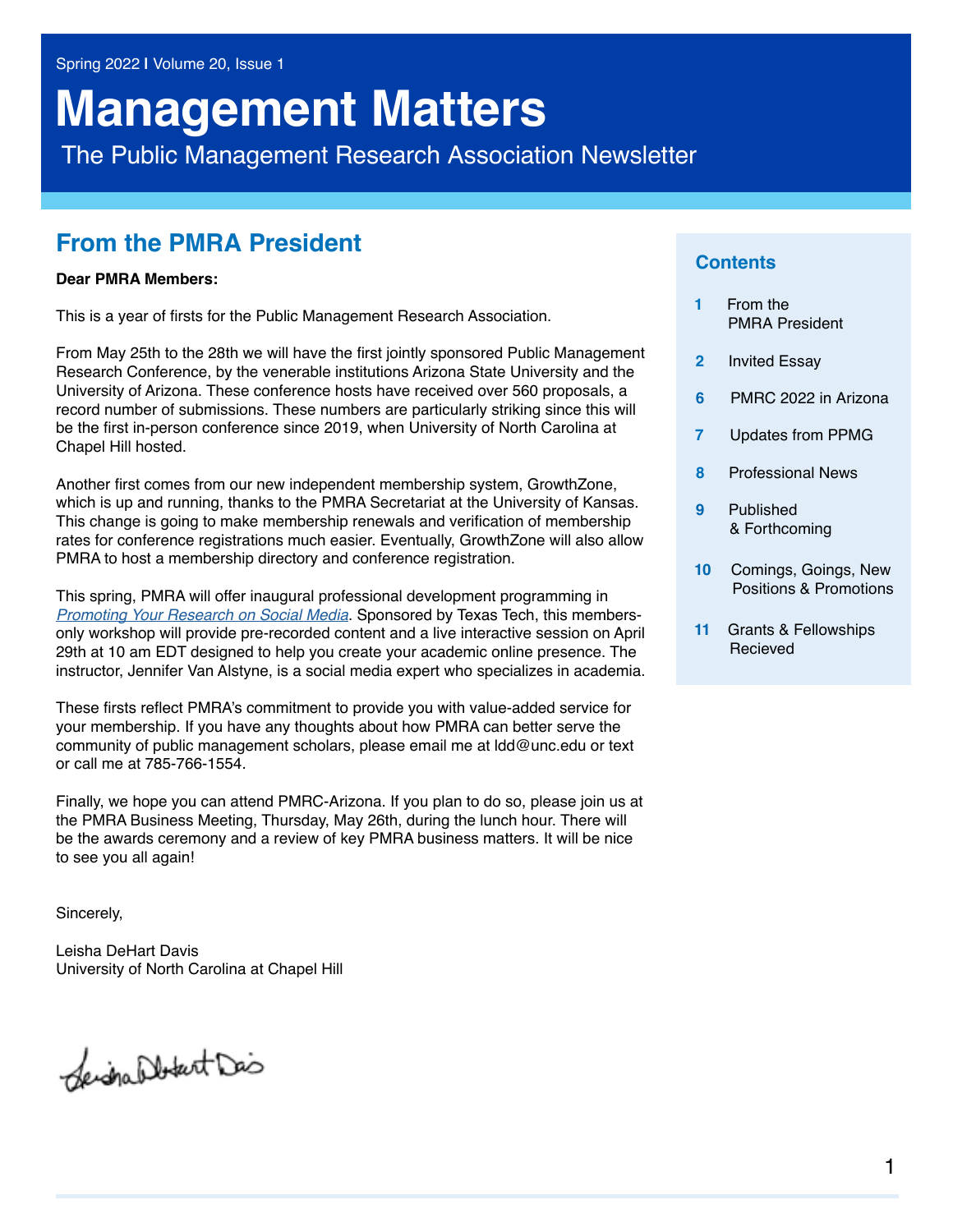# **Invited Essay**

*Editor's Note: In the fall 2021 issue of Management Matters, we published an essay from Don Kettl looking back on the history and evolution of public management. Below you will find an essay from Jennifer Dodge on the broad topic, "What will be (or should be) the big changes in PA/ PM in the future?" Many thanks to Professor Dodge for this essay.* 

Jennifer Dodge is Associate Professor in the Department of Public Administration and Policy, University at Albany, SUNY

#### Centering Values in the Future of Public Management

The world is in transition. Climate change is already having devastating effects and many governments are attempting to transform their energy and other systems in time to stave off the worst of these. Welfare retrenchment has given rise to economic inequality and an increase in deep poverty, particularly for people who cannot find work. The 2008 economic crisis and the Covid-19 pandemic exposed weaknesses in the social safety net, deep inequalities in society, and society's inability to deal effectively and equitably with large-scale crises. Once stable democracies now face serious authoritarian challenges, including the United States, where we came close to a constitutional crisis during the 2020 presidential election. Highly visible instances of police brutality on the black community in the U.S. created the impetus for the Black Lives Matter movement to organize to demand a new social contract. And now the war in Ukraine raises fears about the possibility of World War III, with implications for the reshuffling of the global social and political order. To complicate all of this, "post-truth" narratives have become mainstream, creating confusion about the facts but also advancing specific political and policy agendas that don't have anything to do with the facts.

All of this has profound implications for the future of public management.

Climate change provides a useful example. There's broad agreement that climate change has already had devastating effects, and more is to come.<sup>1</sup> Yet, governing bodies have failed to coordinate action to reduce greenhouse gas emissions (GHGs) at the levels needed to stem the worst effects or to adequately support vulnerable groups who face a more difficult task to adapt. What has created this inaction? And what are we to do to unblock it?

Furthermore, while there is consensus that the window for moderate action on climate change has already closed, proposals for the necessary dramatic action go in every direction. It's useful to look closely at different proposals. Progressives call for a transformation of our energy system and our political economy to reduce GHGs but also to address economic, political and identity-based inequities by investing in the public sphere (Klein, 2015). Proponents of the Green New Deal argue there is no time to transform the political economy. Instead, we should reallocate societal resources immediately away from military budgets, for example, to pay for climate change efforts, while also creating green jobs with strong benefits, addressing economic inequality within capitalism (Chomsky & Pollin, 2020). Climate capitalists suggest we energize the business sector to create the necessary technological innovation to remove GHGs from the atmosphere, create a world-class energy system and make a lot of money while doing it (Rand, 2020). Inequality hardly comes into it. Finally, Native American groups argue we need to move beyond a colonial system at the root of a dysfunctional relationship between humans and nature and to each other (The Red Nation, 2021).

These are admittedly selective and brief sketches of the proposals; they nonetheless reveal key challenges that public managers are facing in this moment of transition and will face in the future. First, governing bodies are not coordinating action at the level needed to address the problems. Second, while each approach suggests ways to reduce GHGs (more or less backed by evidence),

<sup>1</sup> The recent report by the International Panel on Climate Change confirms this (IPCC, 2022) and shows that the effects of climate change over the past decade have been worse than previously predicted.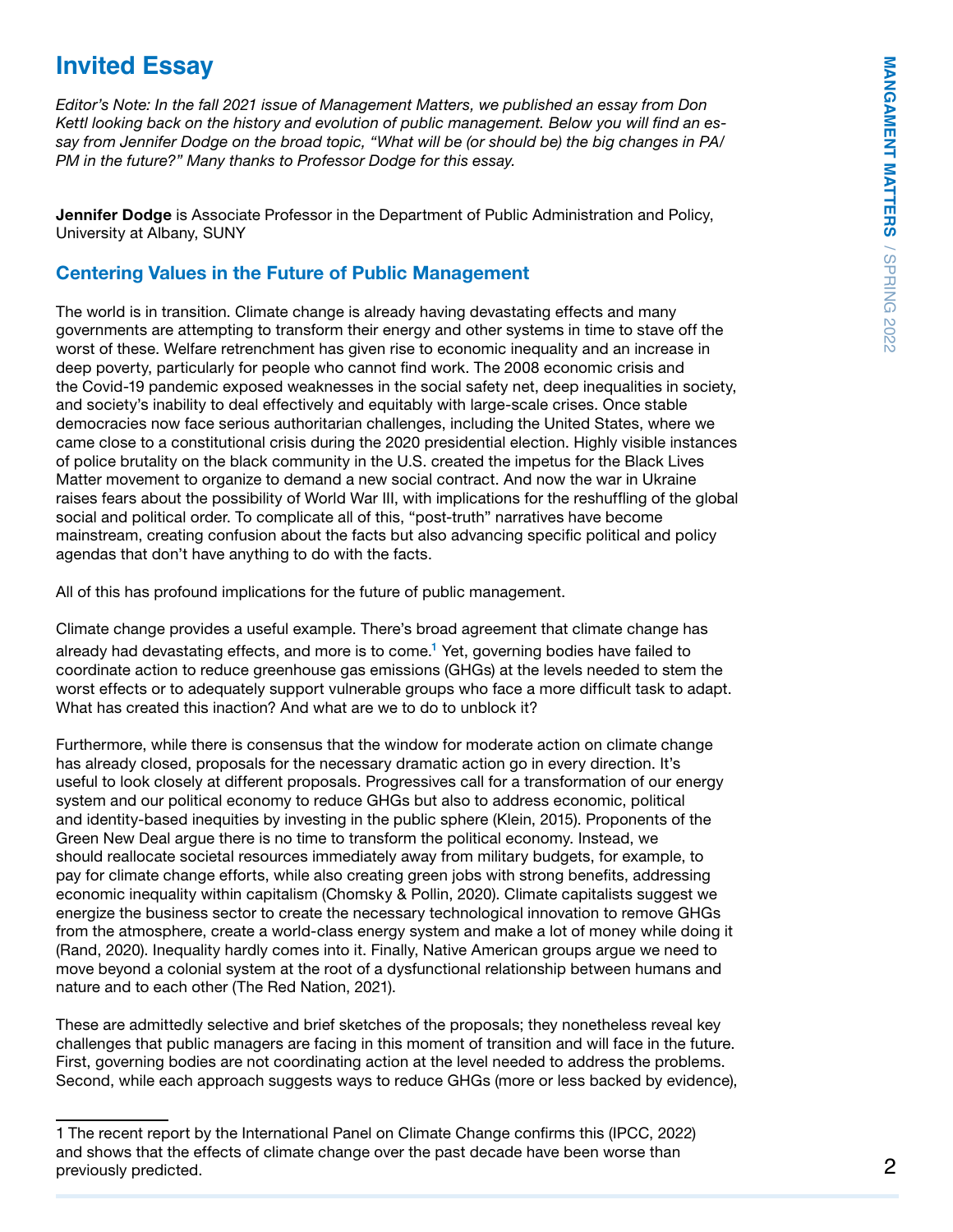they also reveal divergent value propositions, for example, about the proper role of government, business and civil society; the relationship between government and its citizens; and whether we should foreground or ignore social, political and economic inequalities, and, indeed, which ones. Public managers in places where aggressive climate policy has been passed, such as my own state of New York, are grappling with these differing views in implementing policy and making decisions about the allocation of public resources. Third, citizens are making demands to address long-standing inequities and revise the social contract in relation to climate change, as with other policy issues.

These challenges – insufficient action, clashing societal values and citizens' demands – are not unique to climate change but cut across a range of issues in this moment of transition. To respond, public management research and practice could better appreciate the contributions of value-based analysis $^2\,$  next to evidence-based analysis. Many questions open from a valuesbased perspective, which I illustrate using New York's climate change efforts.

Scholars might analyze which values are integrated into public policy, and the process by which this happens. For example, a broad coalition of environmental, environmental justice (EJ), civic, religious and labor organizations advocated that climate legislation in New York include ambitious GHG reduction targets and environmental justice (EJ) statutes. The coalition won these goals in the Climate Leadership and Community Protection Act. Now, the state must reduce GHGs 100% over 1990 levels by the year 2050 and address environmental injustice by 1) investing 40% of the benefits of overall spending from the bill in "disadvantaged communities" – those exposed to environmental racism in the past and/or vulnerable to climate impacts in the future – and 2) create the Climate Justice Working Group (which it has done) to represent disadvantaged communities and ensure that the state and its advisory panels meet environmental justice goals. These are pathbreaking statutes representing clear value propositions. We need more research to unpack how this happened, what other values were included or excluded, how and why, and, perhaps, how other values thwarted action for so long in the first place. In part, this is a call for more research on responsiveness to citizens' demands, but my point relates to how we might usefully research this, giving special attention to the role of values in the process.

Scholars might also ask whether the values in such policies actually get implemented and what might constrain or enable this. New York's Climate Action Council, led by the New York State Energy Research and Development Authority and the Department of Environmental Conservation, is now coordinating climate action in New York. This will be a massive collaborative governance undertaking. While much evidence-based analysis is being conducted, values are at the heart of struggles over implementation, as well. Many divergent groups are participating to ensure the implementation of their cherished values. For example, the same coalition that advocated for EJ statutes – now with strong ties to the Climate Justice Working Group – is monitoring implementation to ensure the bill is fully funded and that investments in disadvantaged communities are taken seriously. In another example, scientists are confident about where to locate wind and solar farms to produce renewable energy most efficiently, but other "political" factors such as competing economic interests or local rejection of renewable energy projects will likely influence citing decisions. These examples illustrate that the process will not be purely evidence-based, but public managers will also have to adjudicate values in the process (see also Skinner, 2016). We need better tools to understand how public managers implement ambitious goals efficiently and effectively, and how they address the competing values at stake, such as equity, scientific rationality and local control or are challenged in doing so. $3$ 

<sup>2</sup> Space constraints limit my ability to cite available approaches to value-based analysis, and the many public management scholars who already apply them. For some examples see references in Blessett, et. al., 2019.

<sup>3</sup> In an essay I submitted to the 2018 Minnowbrook Conference (see [https://www.maxwell.syr.]( https://www.maxwell.syr.edu/docs/default-source/research/minnowbrook/jennifer-dodge-rethinking-equity-and-democracy-in-public-administration.pdf?sfvrsn=da805adf_3) [edu/docs/default-source/research/minnowbrook/jennifer-dodge-rethinking-equity-and-democ]( https://www.maxwell.syr.edu/docs/default-source/research/minnowbrook/jennifer-dodge-rethinking-equity-and-democracy-in-public-administration.pdf?sfvrsn=da805adf_3)racy-in-public-administration.pdf?sfvrsn=da805adf 3), I addressed this point more directly in a call to consider the difficulty agencies have incorporating alternative rationalities or values into administrative ones, including environmental justice values that center racial and economic equity. I argued that competing rationalities should be a focus of analysis, for similar reasons outlined in this essay.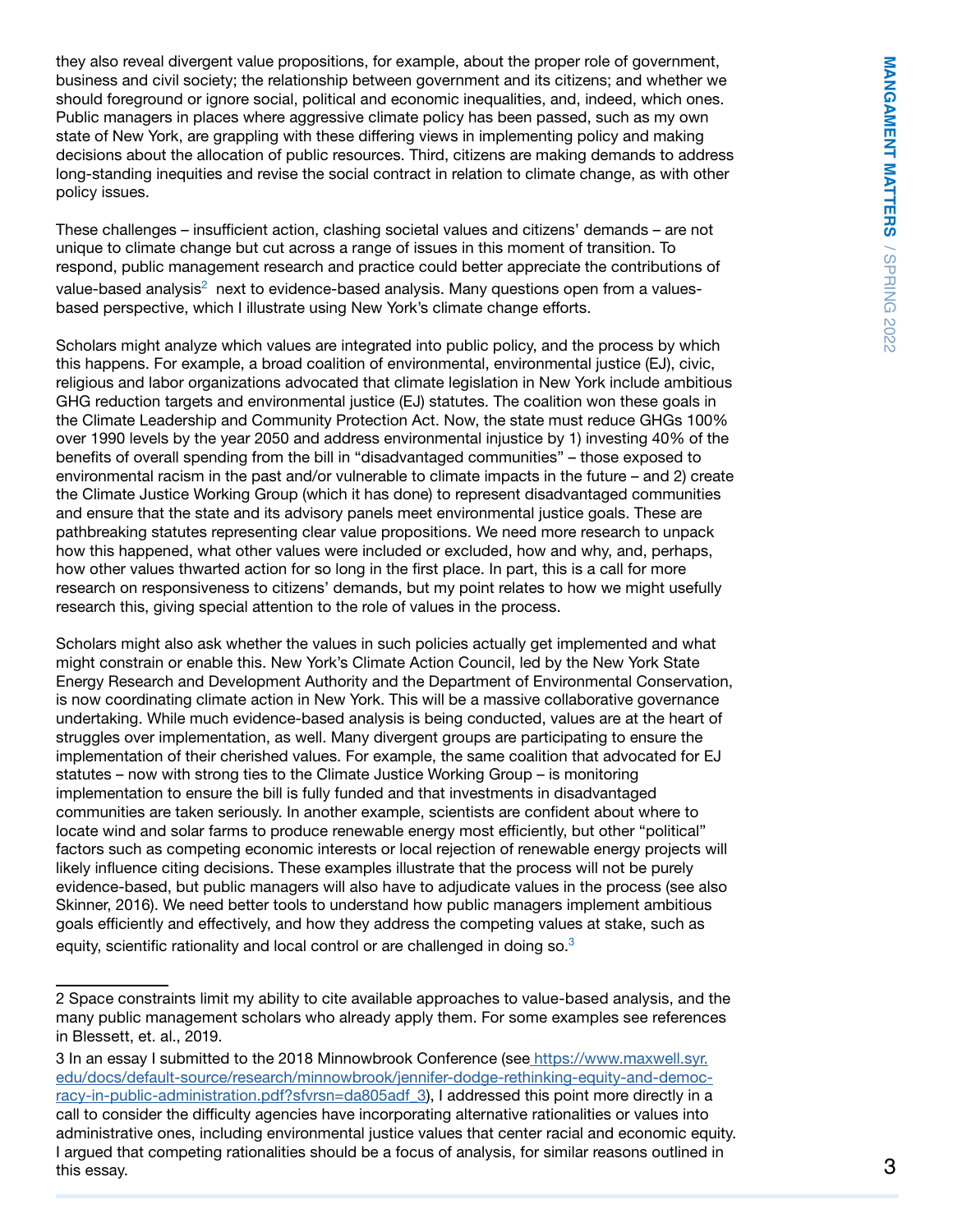To fully embrace value-based analysis, the field will need to more fully embrace multiple research paradigms, particularly those offering tools to develop knowledge about values so critical to understanding moments of transition. Yet, value-based approaches to analysis are discouraged in the field based on a set of principles tied to the hypothetical-deductive form of science (e.g., see Coule et. al., 2020), which draws sharp boundaries between science and nonscience. This stems back to early writings on the philosophy of science, for instance, when Auguste Comte asserted that values (and similarly beliefs, feelings and emotions) are outside the realm of science because they cannot be counted or measured in ways similar to phenomena studied in the natural sciences (Crotty, 1998). However, interpretive, critical and pragmatic forms of social science developed in parallel with Comte's positivist science with different logics, precisely to account for human meaning (values, beliefs, feelings) and their impact on human action (Yanow, 2006). Value-based analysis does not necessarily mean that researchers adopt a normative stance, although they might. More to my point, they center values as the unit of analysis so their effects on public management, good or ill, can be traced.

While some approaches to qualitative analysis are becoming more accepted, those especially suited to analyze values are still not well understood, embraced or evaluated appropriately (Coule, et. al., 2020). Positivist science, whether qualitative or quantitative, usefully produces findings in relation to the challenges I mention above. For example, Blomgren & Vieilledent (2021) discuss important state-level factors that impede local collaborative governance efforts on climate change. We also need interpretive and critical approaches to build knowledge of the (normative) dimensions of administrative action that may block productive responses and to suggest ways they may be overcome. Given the features of a transitioning society, setting values aside as outside the realm of social science is no longer a viable position.

This is not simply a call to say, "yes, pluralism!" but to change a set of practices in the academic field to better support it. This includes rethinking what we teach in masters and doctoral programs and examining the quality standards applied in the peer-review process and to promotion and tenure decisions. Students I met at conferences have been discouraged from doing interpretive and critical/normative research in their programs because it may negatively affect their careers. This suggests outdated views still exist about what is and is not useful or risky research in the field. What we need instead are programs that, at a minimum, ensure students understand different research paradigms and their logics, and, as my mentor, Sonia Ospina and her colleagues have called for, encourage more bravery in designing innovative research to address pressing problems in public management (Ospina, et. al., 2018).

#### **References**

- Blessett, B., Dodge, J., Edmond, B., Goerdel, H. T., Gooden, S. T., Headley, A. M., ... & Williams, B. N. (2019). "Social Equity in Public Administration: A Call to Action." *Perspectives on Public Management and Governance*, 2(4), 283-299.
- Blomgren Amsler, L., & Vieilledent, T. (2021). "Collaborative Governance in Local Government: How State Law Shapes Community Problem-Solving through Intrastate Preemption." *Perspectives on Public Management and Governance*, 4(2), 159-169.
- Chomsky, N., & Pollin, R. (2020). *Climate Crisis and the Global Green New Deal: The Political Economy of Saving the Planet*. Verso Books.
- Coule, T. M., Dodge, J., & Eikenberry, A. M. (2020). "Toward a Typology of Critical Nonprofit Studies: A Literature Review." Nonprofit and Voluntary Sector Quarterly, 1-29.
- Crotty, M. (1998). *The foundations of Social Research: Meaning and Perspective in the Research Process*. Routledge.
- Dodge, J., Eikenberry, A. M., & Coule, T. M. (2021). "Illustrating the Value of Critical Methodologies Through Third-sector Gender Studies: A Case for Pluralism." *VOLUNTAS: International Journal of Voluntary and Nonprofit Organizations*, 1-8.
- IPCC, 2022: Summary for Policymakers [H.-O. Pörtner, D.C. Roberts, E.S. Poloczanska, K. Mintenbeck, M. Tignor, A. Alegría, M. Craig, S. Langsdorf, S. Löschke, V. Möller, A. Okem (eds.)]. *In: Climate Change 2022: Impacts, Adaptation, and Vulnerability. Contribution of Working Group II to the Sixth Assessment Report of the Intergovernmental Panel on Climate Change* [H.-O. Pörtner, D.C. Roberts, M. Tignor, E.S. Poloczanska, K. Mintenbeck, A. Alegría, M. Craig, S. Langsdorf, S. Löschke, V. Möller, A. Okem, B. Rama (eds.)]. Cambridge University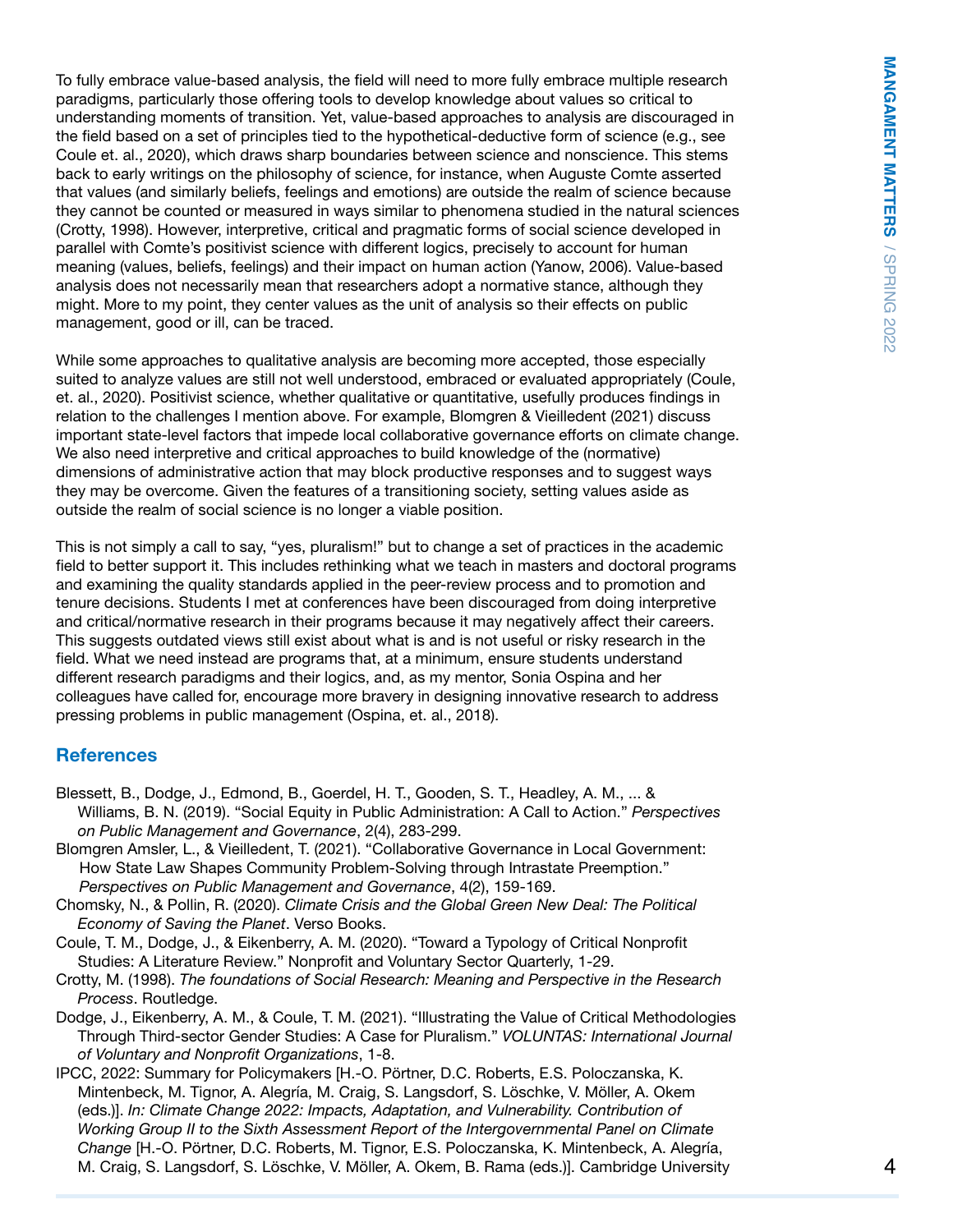MANGAMENT MATTERS / SPRING 2022 5**MANGAMENT MATTERS** / SPRING 2022

Press. In Press.

Klein, N. (2015). *This Changes Everything: Capitalism vs. the Climate*. Simon and Schuster. Ospina, S. M., Esteve, M., & Lee, S. (2018). "Assessing Qualitative Studies in Public Administration Research." Public Administration Review, 78(4), 593-605.

Rand, T. (2020). *The Case for Climate Capitalism: Economic Solutions for a Planet in Crisis.* ECW Press.

The Red Nation. (2021). *The Red Deal: Indigenous Action to Save Our Earth. Common Notions.*

Yanow, D. (2006). "Thinking Interpretively: Philosophical Presuppositions and the Human Sciences." In Yanow, D. and P. Wchwartz-Shea (Eds.), *Interpretation and method: Empirical Research Methods and the Interpretive Turn*, p. 5-26.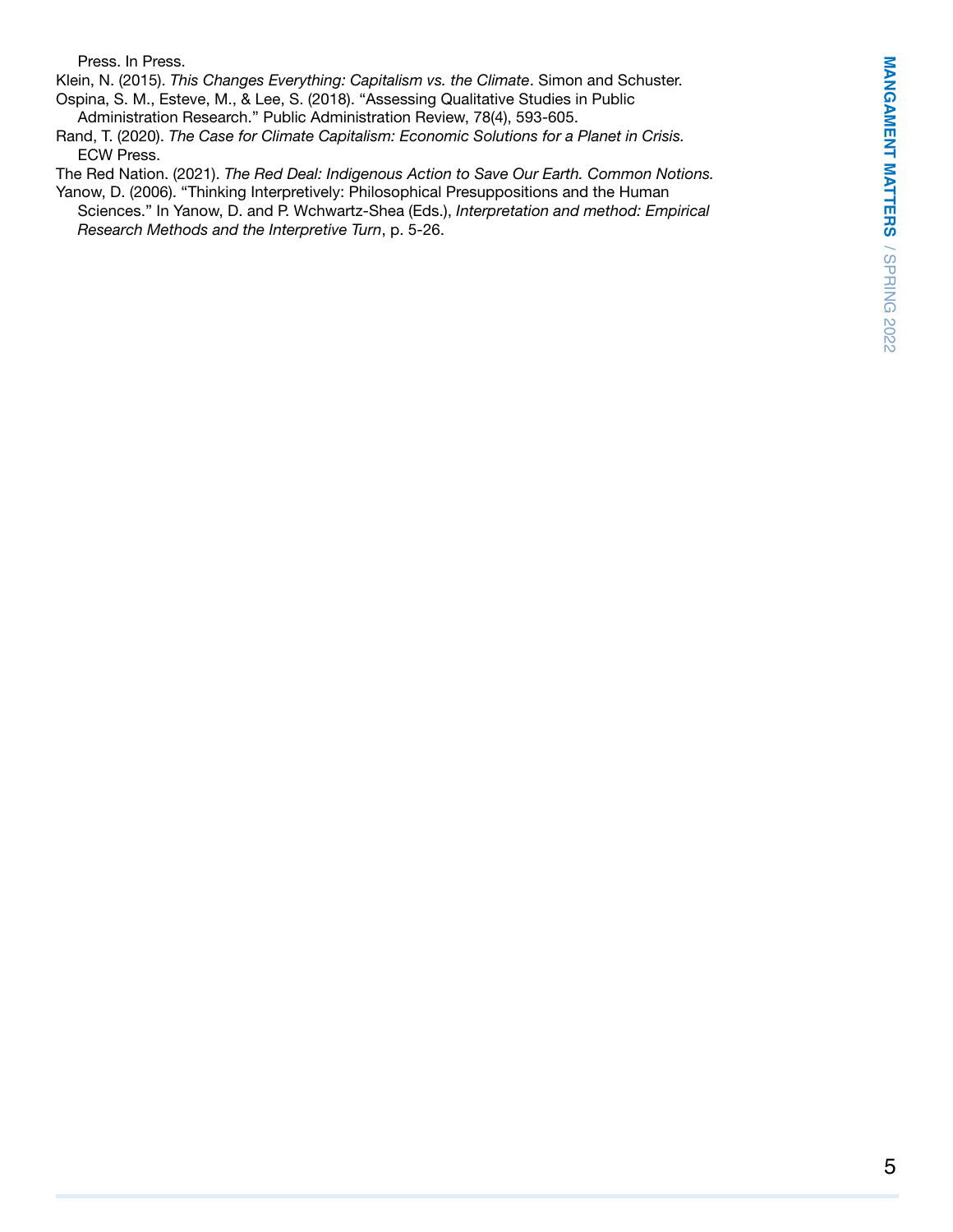# MANGAMENT MATTERS / SPRING 2022 6**MANGAMENT MATTERS** / SPRING 2022

# **PMRC 2022 in Arizona**

Registration is now open for PMRC 2022!

PMRC 2022 is being hosted in-person in downtown Phoenix, Arizona by Arizona State University School of Public Affairs and the University of Arizona School of Government and Public Policy. Register today to sign up for pre-conference workshops (Wednesday, May 25). The opening reception will be Wednesday night. Research presentations and other activities will be May 26 through noon, May 28.

We are happy to announce the PMRC 2022 Plenary Panel titled, "Bureaucracy at the Border" which will center on administration and management issues on the US-Mexico border and feature Dr. Angie Bautista-Chavez (Arizona State University), Dr. Eladio B. Bobadilla (University of Kentucky), Estefania Castañeda Pérez (University of California – Los Angeles), and Dr. David Cortez (University of Notre Dame).

For more information, visit the conference website: <www.pmrc2022.com>

Follow us on Twitter: [@pmrcaz](mailto:@pmrcaz)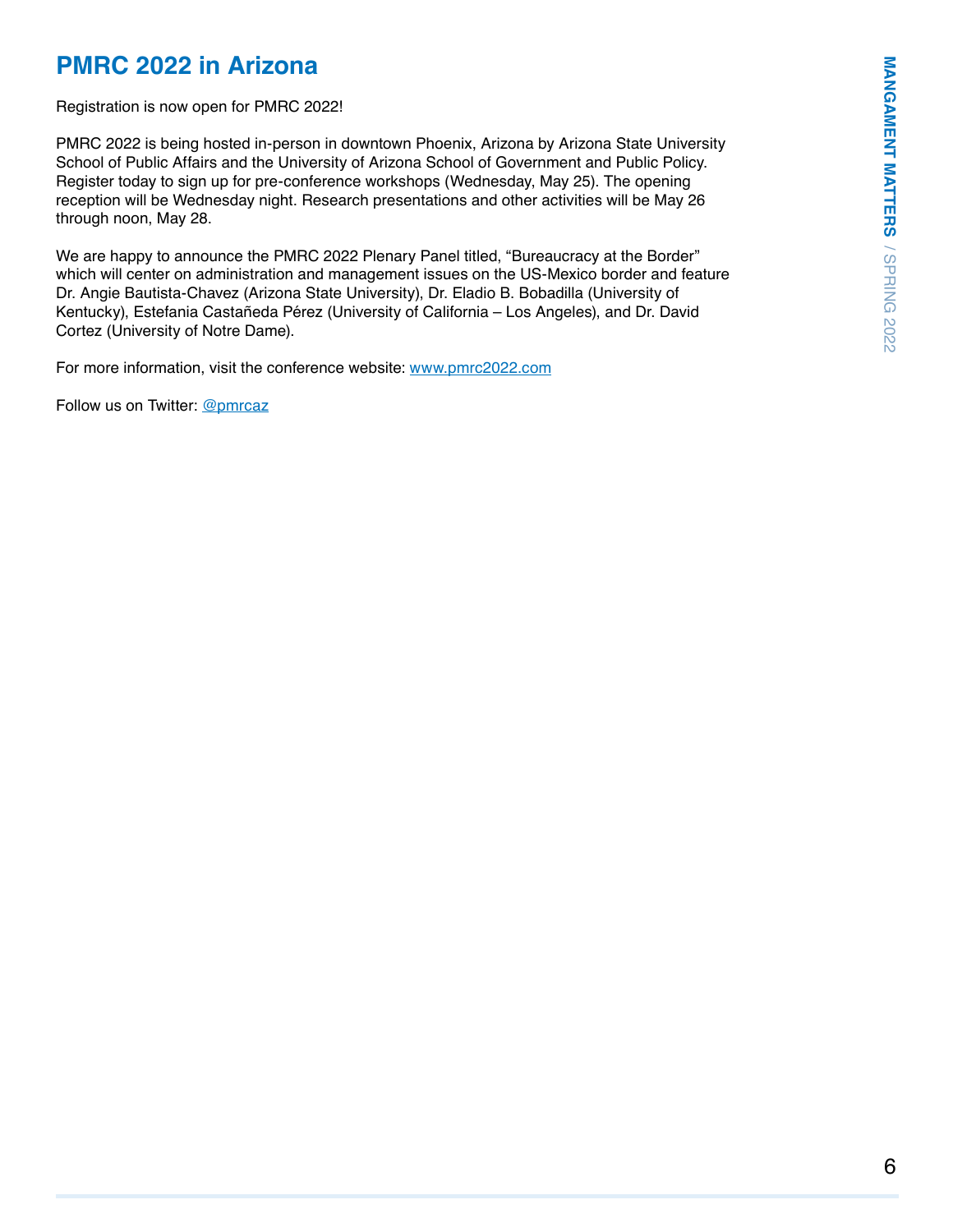# **Updates from PPMG**

Kirk Emerson, Editor University of Arizona

#### **PPMG Webinar on Theory Building**

PPMG held its second webinar on February 23rd entitled, "Theory and Theory Building in Public Administration Research." The panelists included Patrick Kenis (Tilburg University), Gregg Van Ryzin (Rutgers University), Joris van der Voet (Leiden University), and Kirk Emerson (University of Arizona and PPMG Editor). [You can find a recording of the theory webinar here](https://www.youtube.com/watch?v=LpuTcTeqU6c) and PPMG's previous webinar on "Digital Transformation of Public Management" on the [PPMG YouTube](https://www.youtube.com/channel/UC-hTwLi3yJLjg2_wec4n24w)  [channel linked here.](https://www.youtube.com/channel/UC-hTwLi3yJLjg2_wec4n24w)

#### **PPMG Sponsored Roundtable at PMRC**

The annual PMRC conference is being held the last week of May in Phoenix, co-sponsored by the Arizona State University and the University of Arizona. PPMG will be hosting a roundtable on "Theory in PA" at the conference and will address some of the questions raised at our webinar. [Find out more about the conference here.](http://www.pmrc2022.com/)

#### **New PPMG Editors**

The Board of Directors of the Public Management Research Association recently announced the next editors of Perspectives on Public Management and Governance, Professors Kimberly R. Isett and Jessica Sowa, both with the University of Delaware.

The search committee was chaired by Professor Tina Nabatchi and included Professors Fran Berry, Lene Holm Pedersen, Meghna Sabharwal and Xufeng Zhu. In their report to the PMRA Board, the committee noted that "both members of the incoming editorial team are senior scholars with significant editorial experience. Both have produced theoretical scholarship, and together they have a breadth of scholarly expertise. These qualities make them a solid fit for the editor position at PPMG."

We would like to echo the committee's assessment and congratulate Professors Isett and Sowa on their new assignment. The transition is currently under way and the new co-editors will formally take the helm on June 1. Please welcome them to PPMG!

#### **Stay in Touch**

If you would like to stay abreast of new PPMG articles, symposium issues, and future events, [please sign up here](https://academic.oup.com/journals/pages/help/journal_alerts).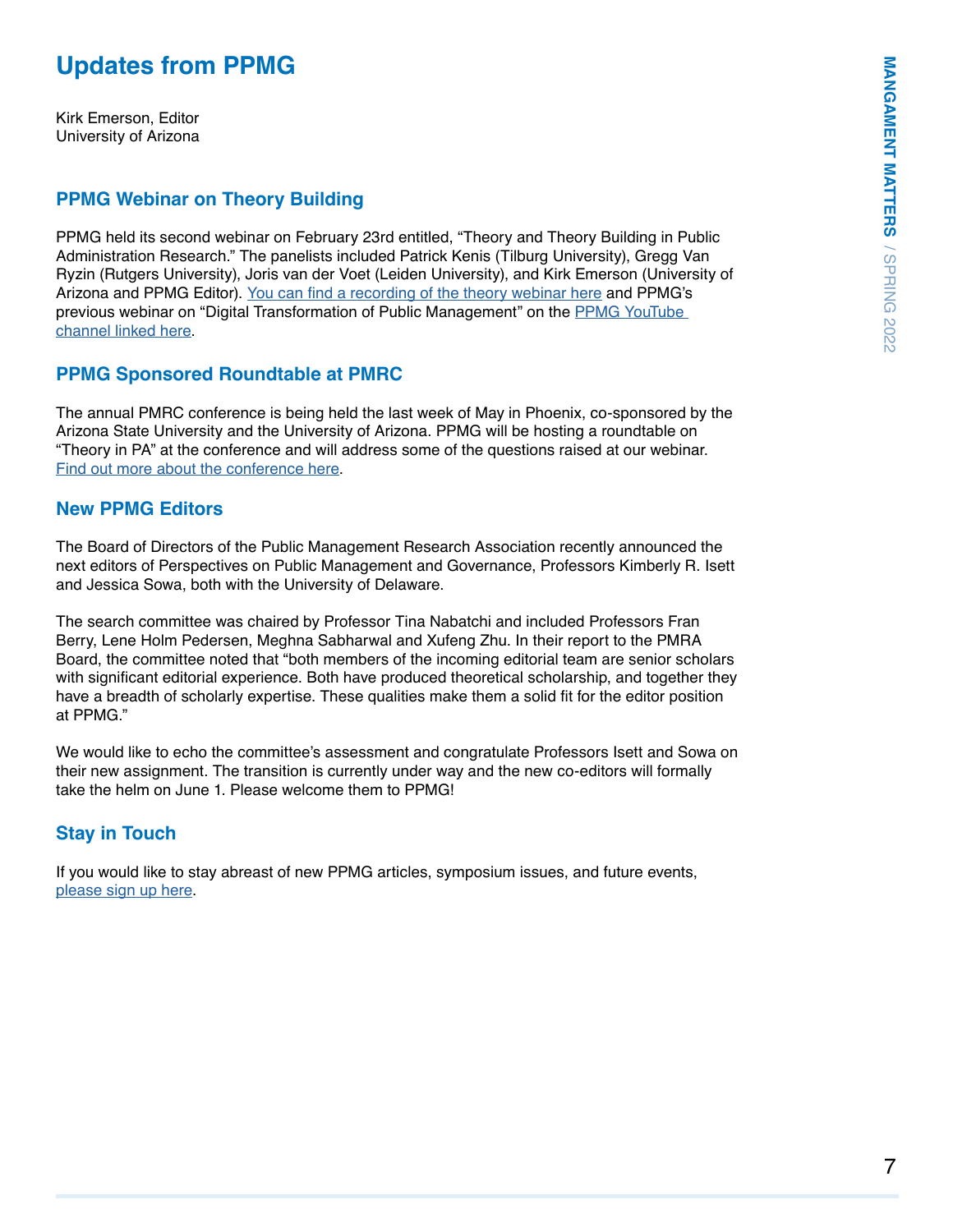# **Professional News**

#### **Awards & Achievements**

**Domonic Bearfield,** Associate Professor in the School of Public Affairs and Administration at Rutgers University–Newark, **Nicole Humphrey**, Assistant Professor in the Political Science Department, University of Miami, and **Shannon Portillo**, Professor at the School of Public Affairs and Administration at the University of Kansas won the 2021 Hobby Prize for Best Article on Ethics, Leadership, and Public Policy for their article "The Disenfranchisement of Voters of Color: Redux" *Public Integrity,* 23 (2): 111-128

**Thomas Bryer,** Professor in School of Public Administration at the University of Central Florida, was honored by the government of Lithuania with the Global Lithuanian Award in December 2021 for his contributions to scientific progress in the country, most notably through the creation of an innovative dual-degree program between UCF and Kaunas University of Technology.

**Staci Zavattaro,** Associate Professor in School of Public Administration at the University of Central, received two distinguished awards for scholarly contributions: *Public Integrity*'s 2022 Best Article Award for "Taking the Social Justice Fight to the Cloud: Social Media and Body Positivity" and *Public Administration Review*'s 2022 Laverne Burchfield Award for her review of Ijeoma Oluo's *Mediocre: The Dangerous Legacy of White Male America*.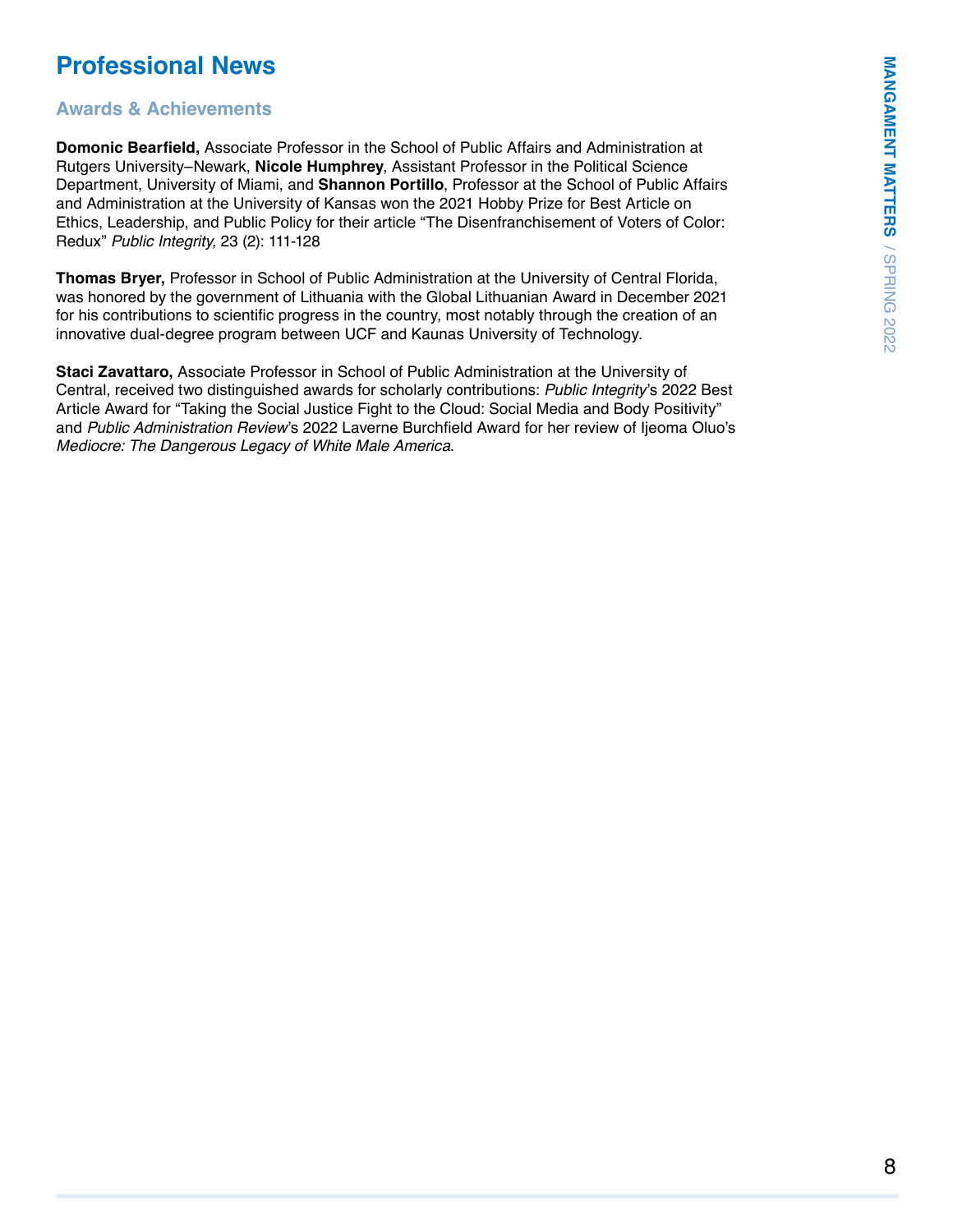# **Awards & Achievments**

**Beth Bailey,** Foundation Distinguished Professor in the Department of History and Director of the Center for Military, War, and Society Studies at the University of Kansas, **Alesha E. Doan**, Professor in the School of Public Affairs and Administration and in the Department of Women, Gender, and Sexuality Studies at the University of Kansas, **Shannon Portillo**, Professor in the School of Public Affairs and Administration at the University of Kansas, and **Kara Dixon Vuic**, LCpl. Benjamin W. Schmidt Professor of War, Conflict, and Society in Twentieth-Century America at Texas Christian University edited *Managing Sex in the Military: Gender, Identity, and Behavior*  from the University of Nebraska Press (2022).

**Danny Burns** and **Jo Howard**, both with the Institute of Development Studies at the University of Sussex and **Sonia Ospina**, New York University, have co-edited *[The SAGE Handbook of](https://uk.sagepub.com/en-gb/eur/the-sage-handbook-of-participatory-research-and-inquiry/book260608)  [Participatory Research and Inquiry](https://uk.sagepub.com/en-gb/eur/the-sage-handbook-of-participatory-research-and-inquiry/book260608)* (2021), a two volume set.

**Angela Evans**, Dean Emerita at the LBJ School of Public Affairs at the University of Texas and Visiting Fellow at the IBM Center for the Business of Government, has published A*[gile](https://www.businessofgovernment.org/report/agile-government-role-public-affairs-education)  [Government: The Role of Public Affairs Education](https://www.businessofgovernment.org/report/agile-government-role-public-affairs-education)* with the IBM Center.

**Emily Finchum-Mason**, PhD student at the Evans School of Public Policy & Governance at the University of Washington along with Evans School faculty **Mary Kay Gugerty** and **Erica Mills Barnhart** published a research report entitled, "Resilience Amid Uncertainty: The On-going [Impacts of the COVID-19 Pandemic on Nonprofits in Washington State](https://uw-s3-cdn.s3.us-west-2.amazonaws.com/wp-content/uploads/sites/6/2021/12/14080516/Nonprofits-and-COVID_Resilience-Amid-Uncertainty_FINAL.pdf)."

**Charles Goodsell**, Professor Emeritus at Virginia Tech, has authored *[Outlandish Perspectives on](https://www.cambridgescholars.com/product/978-1-5275-7578-3)  [Public Administration](https://www.cambridgescholars.com/product/978-1-5275-7578-3)* (2021) with Cambridge Scholars Publishing.

**Norma Riccucci**, Board of Governors Distinguished Professor at the School of Public Affairs and Administration at Rutgers University–Newark, has published *[Critical Race Theory: Exploring Its](https://www.cambridge.org/core/books/critical-race-theory/F09ECE8A7C0A75F6DBEC76D050DD3B6B#)  [Application to Public Administration](https://www.cambridge.org/core/books/critical-race-theory/F09ECE8A7C0A75F6DBEC76D050DD3B6B#)* (2022) with Cambridge University Press Elements series.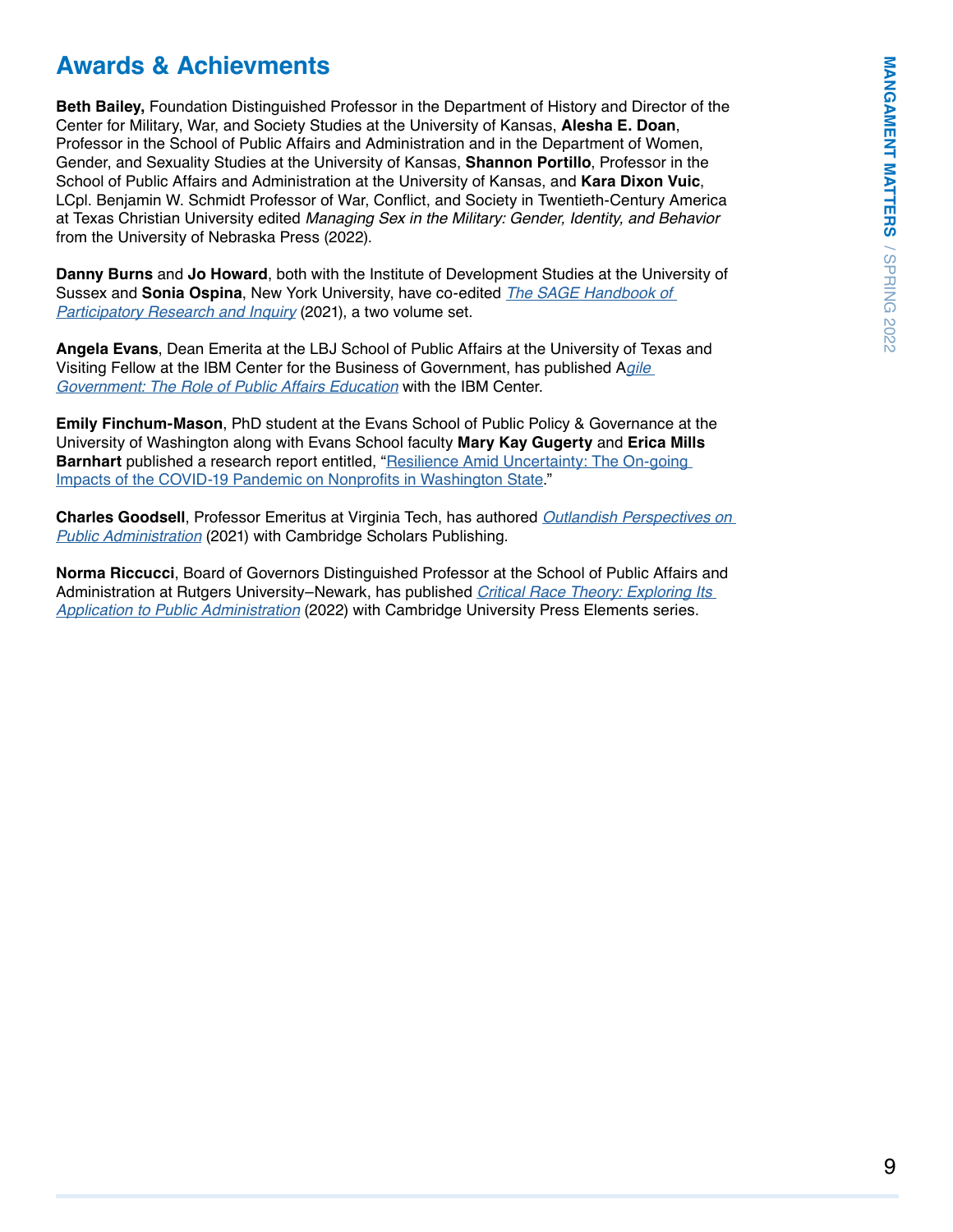# **Comings, Goings, New Positions & Promotions**

**Khaldoun AbouAssi,** Associate Professor in the Department of Public Administration & Policy, School of Public Affairs, American University has been named Provost Associate Professor.

**Sebawit (Seba) Bishu,** Assistant Professor at the Evans School of Public Policy & Governance at the University of Washington has joined the Board of Editors at the *Public Administration Review*  and the Journal of *Public Administration Research and Theory*.

**Brandi Blessett,** Associate Professor and Director of the University of Cincinnati's Master of Public Administration program, will join the Humphrey School of Public Affairs at the University of Minnesota in fall 2022.

**Ben Brunjes,** Assistant Professor at the Evans School of Public Policy & Governance at the University of Washington will serve as a policy fellow for the U.S. Small Business Administration's Office of Policy Planning and Liaison (OPPL) in 2022. Brunjes also recently joined the Board of Editors at the *Public Administration Review* and the *Journal of Public Administration Research and Theory.*

**Tia Gaynor,** founding Director of the Center for Truth, Racial Healing & Transformation and Taft Professor of Social Justice at the University of Cincinnati, will join the Humphrey School of Public Affairs at the University of Minnesota in fall 2022.

**Marilu Goodyear** has been appointed the Interim Director of the School of Public Affairs and Administration at the University of Kansas.

**Jiahuan Lu,** Associate Professor in the School of Public Affairs and Administration at Rutgers University–Newark, was appointed as an associate editor for the journal Nonprofit Management & *Leadership*. He also joined the Board of Editors at the *Journal of Public Administration Research and Theory*.

**Aroon P. Manoharan** has joined Suffolk University's Institute for Public Service as Associate Professor and Director of the National Center for Public Performance.

**Rosemary O'Leary,** Edwin O. Stene Distinguished Professor, is retiring from the School of Public Affairs and Administration at the University of Kansas[. A student scholarship has been established](https://www.launchku.org/project/31053)  [in her honor](https://www.launchku.org/project/31053).

**Stephanie Casey Pierce** has been appointed as Assistant Professor of Public Policy and Administration in the University of Tennessee's Department of Political Science.

**Shannon Portillo** concluded her work as co-Chair of the [State of Kansas Governor's Commission](https://governor.kansas.gov/governors-commission-on-racial-equity-and-justice/)  [on Racial Equity and Justice](https://governor.kansas.gov/governors-commission-on-racial-equity-and-justice/).

**Gregory Porumbescu,** Associate Professor in the School of Public Affairs and Administration at Rutgers University–Newark, has joined the Board of Editors at th[e Journal of Public Administration](https://academic.oup.com/jpart)  [Research and Theory.](https://academic.oup.com/jpart)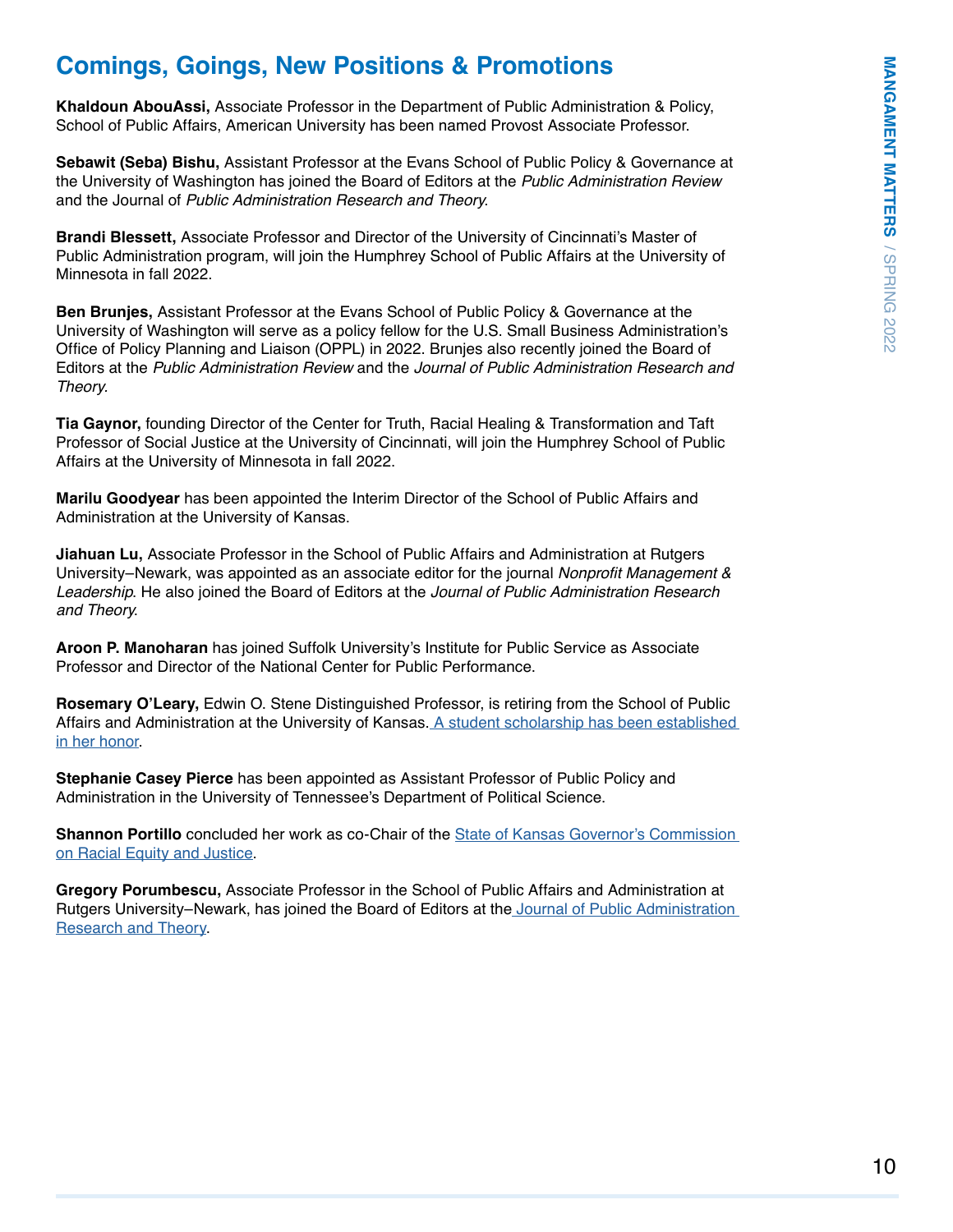# **Awards & Achievments**

**Tom Koontz,** Professor at the University of Washington-Tacoma, and **Craig Thomas**, Professor at the Evans School of Public Policy & Governance at the University of Washington, received a 2-year NSF grant to study how science is used for decision making in collaborative partnerships focused on environmental issues.